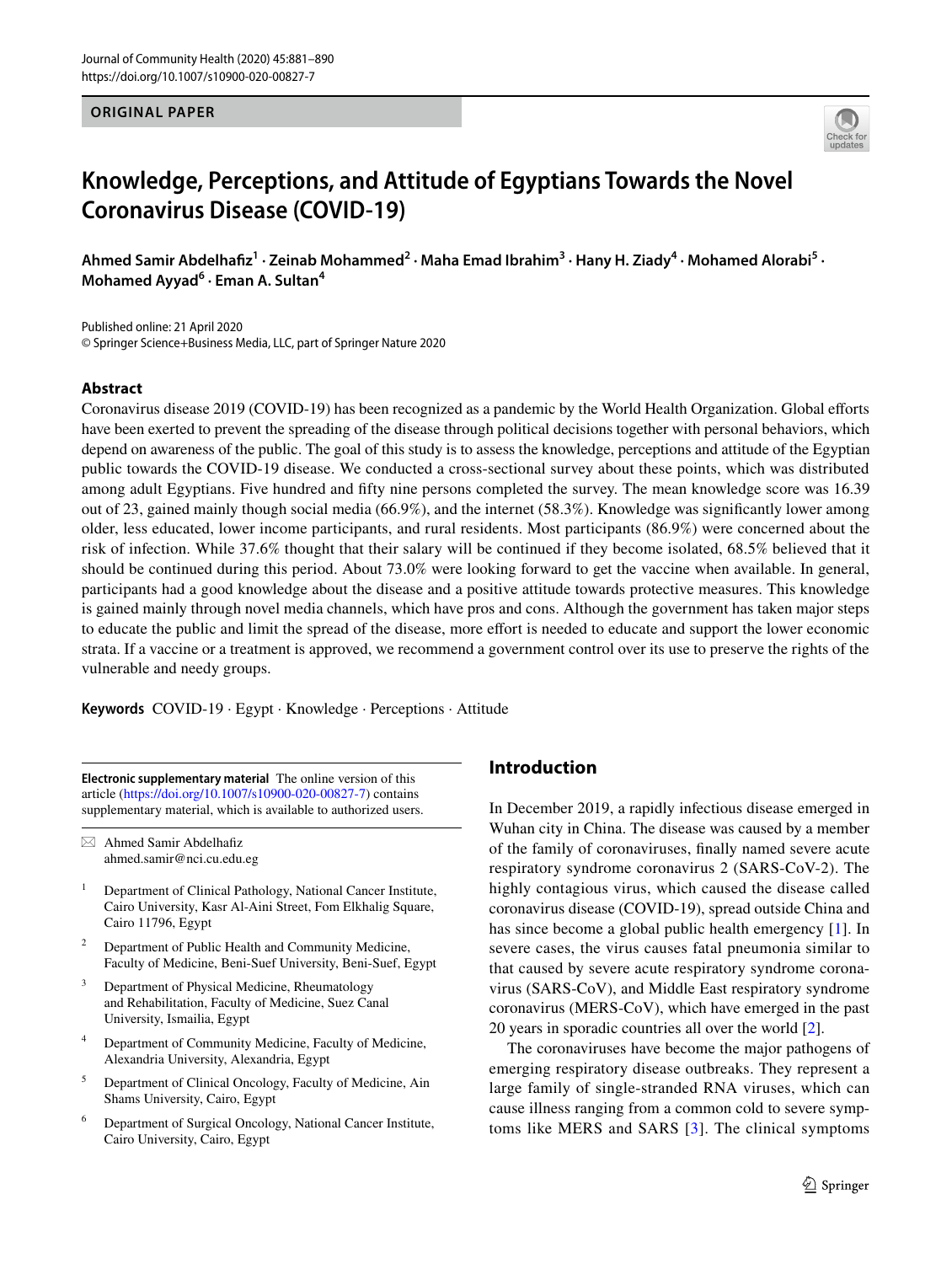of COVID-19 include fever, which is the most common symptom, cough, fatigue, malaise, and shortness of breath. Global concerns about the virus have risen due to its high transmission capability, which may be coupled with morbidity and mortality [\[4](#page-8-3)]. The elderly and patients with comorbidities are more likely to be infected and are additionally more prone to serious complications, which may be associated with acute respiratory distress syndrome (ARDS) and cytokine storm [\[5](#page-8-4)].

Till the moment, there is no proved treatment or vaccination against SARS-CoV-2. Strong infection control measures are the primary intervention to minimize the spread of the virus in both health care settings and the community [[6](#page-8-5)]. Public awareness of dealing with highly infectious respiratory diseases plays a vital role in limiting the spread of the infection, especially in middle and low-income countries, where health systems have, at best, the moderate capacity to respond to outbreaks. In Egypt, by the beginning of April of 2020, there were over 800 confrmed cases, with more than 50 fatalities, and a rapid tendency towards increase [\[7](#page-8-6)]. Vaccine development is estimated to require months, and thus management of the crisis depends primarily on people's adherence to the recommended measures taken. These measures are largely afected by knowledge, attitudes, and practices (KAP) of the public [[8\]](#page-8-7).

In China, lessons learned from the SARS outbreak in 2003 suggest that knowledge and attitudes towards infectious diseases are associated with the level of panic emotion among the population, which can further complicate attempts to prevent the spread of the disease [\[9](#page-8-8)]. Behaviors like underestimation, stigmatization, panic emotions, false measures to avoid infection affect the battle against such an uncommon situation [\[8](#page-8-7)]. This work aims to assess knowledge, attitudes and perceptions about COVID-19 among a convenience sample of the general public in Egypt.

## **Subjects and Methods**

#### **Study Design and Population**

A cross-sectional survey was designed for the present study. The study was conducted in March 2020 among Egyptian adults, who are not working in the medical feld. The survey was conducted through a link shared on social networking sites as well as through personal interviews. The latter was limited to limit the spread of the disease.

### **Study Tool**

perceptions about the disease, and attitude towards protective measures against COVID-19.

# **Validation and Pilot Study**

A preliminary phase was conducted to assess the validity and reliability of the questionnaire before its use. Initially, three Egyptian experts in the feld of epidemiology and research in Egyptian universities were asked to assess the degree to which items in the questionnaires are relevant and can correctly measure knowledge and attitude of the Egyptian public regarding COVID-19. Afterwards, questions inquiring about the attitude towards preventive measures were modifed to refect the attitude and not actual practice.

The next step was pretesting of the questionnaire on 20 participants who were excluded later from the study sample. They were asked to fll the questionnaire twice 2 weeks apart. Data were used to assess internal consistency reliability using cronbach's alpha as well as test-retest reliability using the intra-class correlation coefficient. The results showed adequate internal consistency reliability (with cron $bach's alpha = 0.72$  and the intra-class correlation coefficient was 0.96).

# **Data Collection**

An online survey portal, Google Form was created, and participants were invited to complete and submit the form. A number of surveys were also collected through personal interviews, where data collectors interviewed patients at university hospitals. The process of calling participants to share in the survey was conducted through convenient sampling. It started from four starting points simultaneously (Cairo, Alexandria, Beni-Suef and Suez Canal) which roughly represent the main regions in Egypt, i.e. Central (Cairo), North (Alexandria), Upper Egypt or South (Beni-Suef), and East (Suez Canal). From these four starting points, participants continued to spread and were expected to cover most of the governorates in the country.

#### **Sampling**

The sample size was determined using the Epi Info 7 software. As there were no similar studies related to coronavirus disease, the calculations were based on the assumption that the probability of having good knowledge on and positive attitude towards preventive measures against coronavirus disease was 50.0% [[10\]](#page-8-9), at 95% confdence interval, limit of precision of 5%, with a design efect of 1.0, the calculated sample size was 384 participants. Accordingly, the survey portal was closed, and interviews stopped at the end of the day when the number of participants exceeded the sample size, i.e. at the end of the 7th day.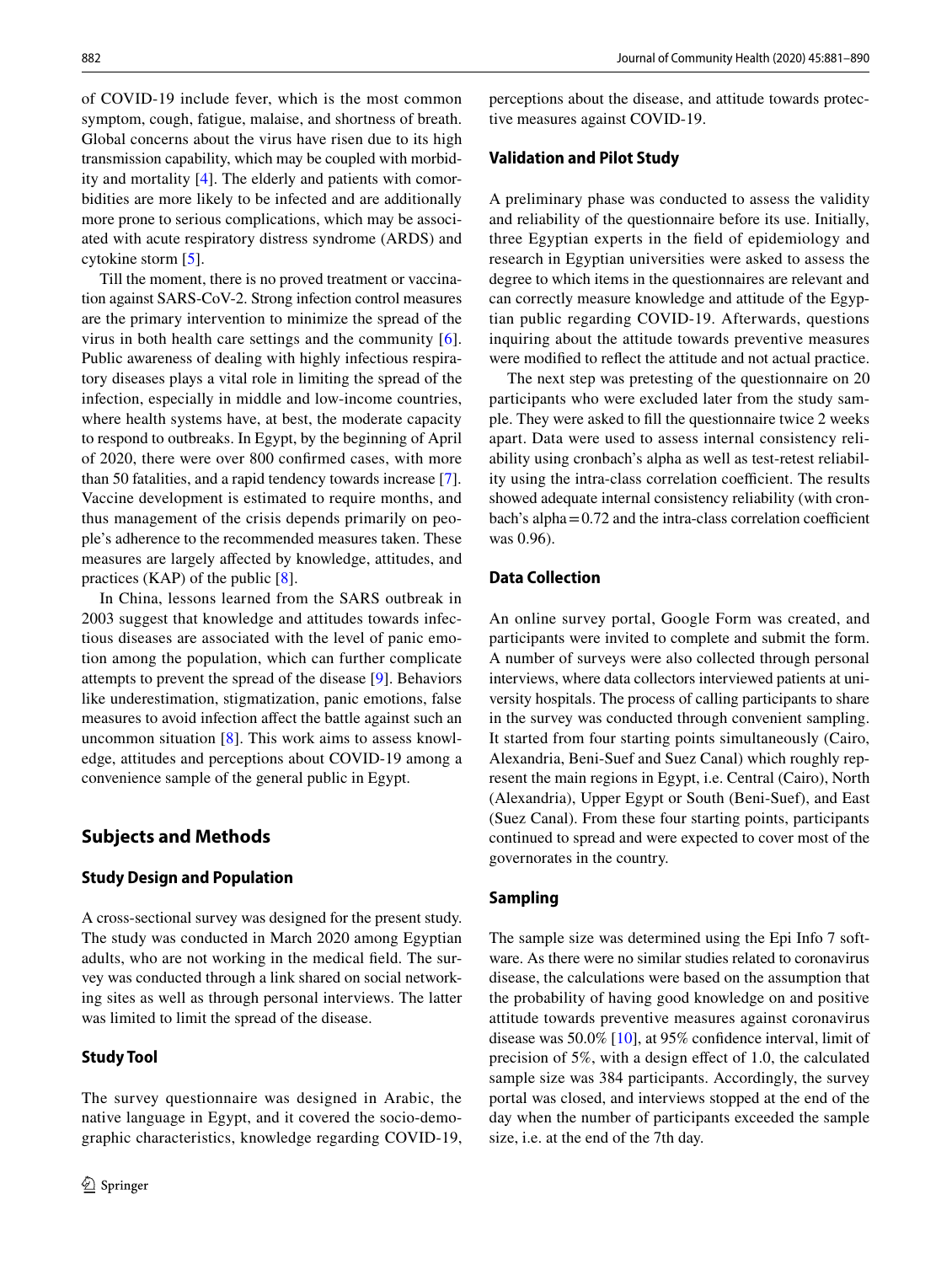#### **Statistical Analysis**

Descriptive statistical methods were used to summarize data on socio-demographic characteristics and medical history and responses to questions concerning knowledge, perceptions and attitude towards COVID-19. Data were summarized as frequencies (n) and percentages (%) for categorical variables.

Knowledge concerning COVID-19 was assessed by answering 23 multiple-choice questions followed by the calculation of a total cumulative knowledge score for each participant. Questions were given one point for correct response and zero point for unanswered questions or incorrect answers. The maximum score was 23, and the minimum was  $0$ .

Student's t and ANOVA tests were used to determine the relation between mean knowledge score and socio-demographic variables. In the case of a signifcant ANOVA test, post hoc analysis (LSD) was performed for multiple comparisons between each two categories. All data analyses were performed using Statistical Package for the Social Sciences (SPSS) software, version 22. A value of  $P < 0.05$  was considered statistically signifcant.

## **Ethical Considerations**

This study was approved by the Ethics Committee of Alexandria University. Respondent's anonymity and confdentiality were ensured. The submission of the answered survey was considered as consent to participate in the study.

## **Results**

Five hundred and ffty-nine persons from 23 governorates completed the survey. Table [1](#page-2-0) shows the socio-demographic characteristics of the studied participants. Nearly two thirds (62.3%) were females. Around half the participants (48.1%) aged 18 to less than 30 years, one-quarter of them (26.8%) aged between 30 to 40 years, whereas only 4.1% aged 60 years and above. Most of the participants (79.2%) resided in urban areas. More than half (52.2%) were university graduates, 17.7% had higher studies, and 25.2% had preparatory or high school education. Only 2.1% and 2.7% respectively had primary school education or could just read and write. The monthly income of a large proportion of the participants (44%) ranged from 2000 to 5000 Egyptian pounds. Supplementary Table 1 demonstrates that 27.0% of the participants had a history of one or more chronic diseases. Moreover, 15.4% were smokers, with 4.7% of them smoking water pipes.

All participants claimed that they had heard about COVID-19. The most commonly stated sources of

<span id="page-2-0"></span>**Table 1** Socio-demographic characteristics of the participants  $(n=559)$ 

| Socio-demographic characteristics | No  | %    |
|-----------------------------------|-----|------|
| Sex                               |     |      |
| Male                              | 211 | 37.7 |
| Female                            | 348 | 62.3 |
| Age (years)                       |     |      |
| $18 - 30$                         | 269 | 48.1 |
| $30 - 540$                        | 150 | 26.8 |
| $40 - 50$                         | 68  | 12.2 |
| $50 - 60$                         | 49  | 8.8  |
| $\geq 60$                         | 23  | 4.1  |
| Area of residence                 |     |      |
| Urban                             | 443 | 79.2 |
| Rural                             | 116 | 20.8 |
| Governorate                       |     |      |
| Ismailia                          | 122 | 21.8 |
| Alexandria                        | 113 | 20.2 |
| Cairo                             | 95  | 17.0 |
| Beheira                           | 77  | 13.8 |
| Giza                              | 28  | 5.0  |
| Dakahlia                          | 20  | 3.6  |
| Others <sup>a</sup>               | 104 | 18.6 |
| Highest level of education        |     |      |
| Read and write                    | 15  | 2.7  |
| Primary school                    | 12  | 2.1  |
| Preparatory/high school           | 141 | 25.2 |
| University                        | 292 | 52.2 |
| <b>Higher</b> studies             | 99  | 17.7 |
| Monthly income (LE)               |     |      |
| < 2000                            | 79  | 14.1 |
| $2000 - 5000$                     | 246 | 44.0 |
| $5000 - 8000$                     | 89  | 15.9 |
| $8000 - 10,000$                   | 44  | 7.9  |
| $\geq 10,000$                     | 101 | 18.1 |

a Others include Sharkia, Port Said, Kafr El Sheikh, Minia, Gharbia, Qalioubya, BeniSuef, Menoufa, Suez, Assuit, Fayoum, Luxor, Aswan, Damietta, Sohag, Qena and Red Sea

knowledge were social media (66.9%), the internet (58.3%) followed by TV/satellite channels (52.6%). Other sources included friends or family members (38.1%), medical personnel (35.4%) and newspapers (6.3%) (Supplementary Table 2).

Results of knowledge assessment of the participants regarding ways of spread, common symptoms and measures to prevent the spread of COVID-19 are shown in Table [2.](#page-3-0) The total knowledge score ranged from 7 to 22, with a mean of  $16.39 \pm 2.63$ .

Eighty-six percent of participants thought that the disease is dangerous, and a similar percentage was concerned about the possibility that they or their family members could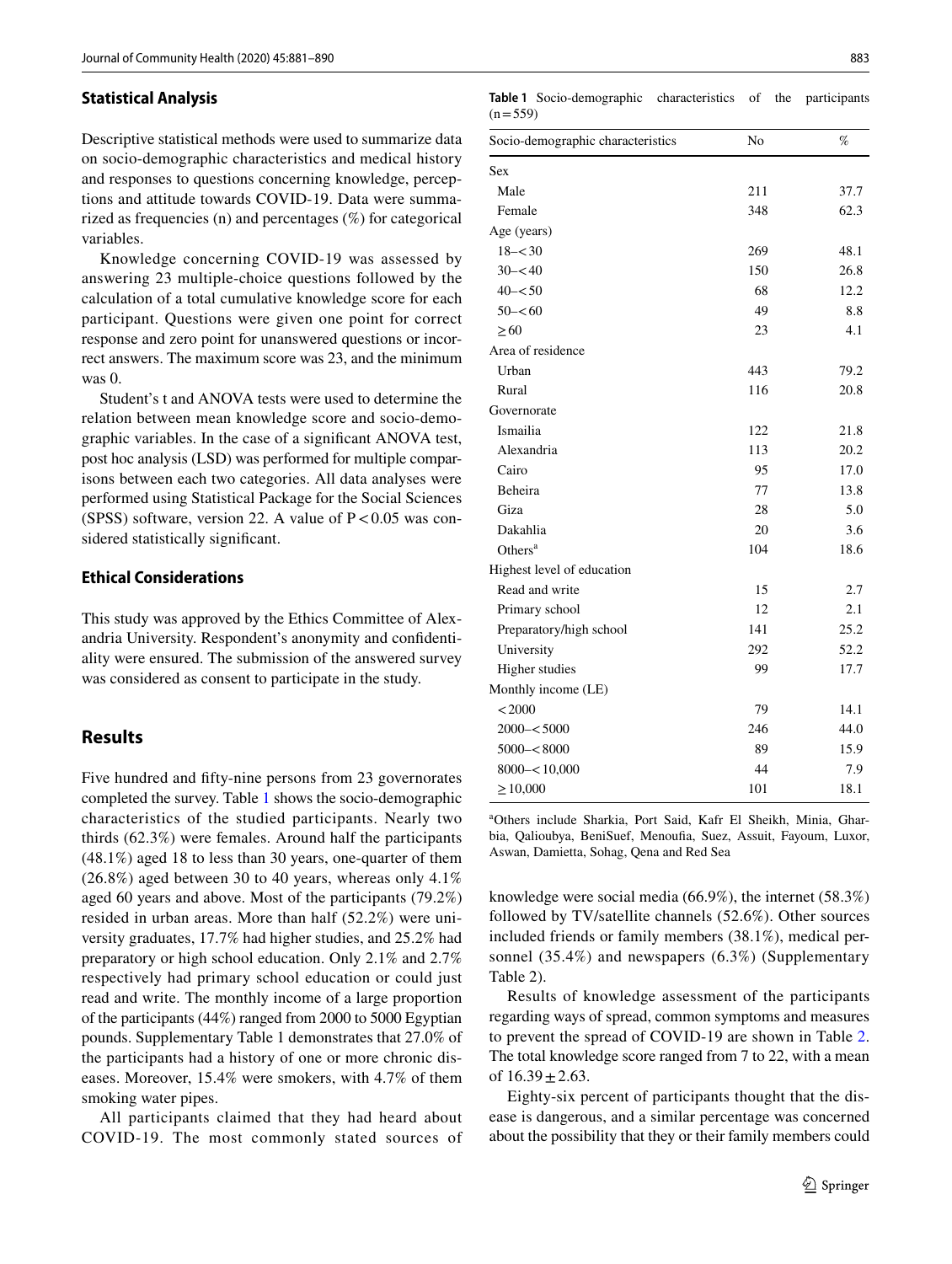# <span id="page-3-0"></span>**Table 2** Knowledge about COVID-19 among the participants (n=559)

| Knowledge items                                                                      | Yes              |      | No             |      | Not sure         |      |
|--------------------------------------------------------------------------------------|------------------|------|----------------|------|------------------|------|
|                                                                                      | No               | $\%$ | No             | $\%$ | $\rm No$         | $\%$ |
| COVID-19 spreads by                                                                  |                  |      |                |      |                  |      |
| 1. Droplets of affected person (with cough or expiration)                            | 536*             | 95.9 | 13             | 2.3  | 10               | 1.8  |
| 2. Surfaces touched by affected person                                               | 531*             | 95.0 | 10             | 1.8  | 18               | 3.2  |
| 3. Touching coins and banknotes                                                      | 488              | 87.3 | $29*$          | 5.2  | 42               | 7.5  |
| 4. Dealing with pets                                                                 | 175              | 31.3 | $216*$         | 38.6 | 168              | 30.1 |
| 5. Stool (e.g. in public toilets)                                                    | 174              | 31.1 | 168*           | 30.1 | 217              | 38.8 |
| 6. Goods imported from China                                                         | 189              | 33.8 | 200*           | 35.8 | 170              | 30.4 |
| 7. The disease could be transmitted from asymptomatic person                         | 457*             | 81.8 | 47             | 8.4  | 55               | 9.8  |
| Common symptoms include                                                              |                  |      |                |      |                  |      |
| 8. Fever                                                                             | 529*             | 94.6 | 8              | 1.4  | 22               | 3.9  |
| 9. Dry cough                                                                         | 543*             | 97.1 | 7              | 1.3  | 9                | 1.6  |
| 10. Body aches                                                                       | 487*             | 87.1 | 23             | 4.1  | 49               | 8.8  |
| 11. Difficulty in breathing                                                          | 543*             | 97.1 | $\overline{4}$ | 0.7  | 12               | 2.1  |
| 12. Vomiting                                                                         | 129              | 23.1 | $231*$         | 41.3 | 199              | 35.6 |
| 13. The virus may be more dangerous for the elderly                                  | $551*$           | 98.6 | 2              | 0.4  | 6                | 1.1  |
| 14. The virus may be more dangerous in patients with chronic diseases                | 537*             | 96.1 | 5              | 0.9  | 17               | 3.0  |
| Measures to prevent spread of the disease include                                    |                  |      |                |      |                  |      |
| 15. Proper hand wash                                                                 | 557*             | 99.6 | 1              | 0.2  | $\mathbf{1}$     | 0.2  |
| 16. Maintaining an appropriate distance between yourself and anyone with<br>symptoms | 554*             | 99.1 | 3              | 0.5  | $\boldsymbol{2}$ | 0.4  |
| 17. Avoiding touching eyes, nose and mouth                                           | 543*             | 97.1 | 6              | 1.1  | 10               | 1.8  |
| 18. Putting on facemasks in public places                                            | 427              | 76.4 | 59*            | 10.6 | 73               | 13.1 |
| 19. Taking antibiotics                                                               | 74               | 13.2 | 380*           | 68.0 | 105              | 18.8 |
| 20. Eating garlic                                                                    | 185              | 33.1 | $223*$         | 39.9 | 151              | 27.0 |
| 21. An effective vaccine against the virus is currently available                    | 12               | 2.1  | 459*           | 82.1 | 88               | 15.7 |
| 22. An effective treatment against the virus is currently available                  | 30               | 5.4  | 426*           | 76.2 | 103              | 18.4 |
| 23. Antibiotics can treat the disease                                                | 39               | 7.0  | 402*           | 71.9 | 118              | 21.1 |
| Total score                                                                          |                  |      |                |      |                  |      |
| Min-max                                                                              | $7 - 22$         |      |                |      |                  |      |
| $Mean \pm SD$                                                                        | $16.39 \pm 2.63$ |      |                |      |                  |      |

\*Correct answer

## <span id="page-3-1"></span>**Table 3** Perceptions of the participants about COVID-19 (n=559)

| Perceptions items                                                                                                                                        | Yes |      | No             |      | Not sure |      |
|----------------------------------------------------------------------------------------------------------------------------------------------------------|-----|------|----------------|------|----------|------|
|                                                                                                                                                          | No  | $\%$ | N <sub>0</sub> | %    | No.      | %    |
| 1. I think that this disease is dangerous                                                                                                                | 481 | 86.0 | 46             | 8.2  | 32       | 5.7  |
| 2. I am concerned about the possibility that I or another family<br>member can get infected with this virus                                              | 486 | 86.9 | 58             | 10.4 | 15       | 2.7  |
| 3. Infection with the virus is associated with stigma (for example:<br>the infected persons feel ashamed because people are afraid of and<br>avoid them) | 127 | 22.7 | 397            | 71.0 | 35       | 6.3  |
| 4. I think the media coverage about this disease is exaggerated                                                                                          | 94  | 16.8 | 424            | 75.8 | 41       | 7.3  |
| 5. I think this virus was initially designed as a biological weapon                                                                                      | 150 | 26.8 | 180            | 32.2 | 229      | 41.0 |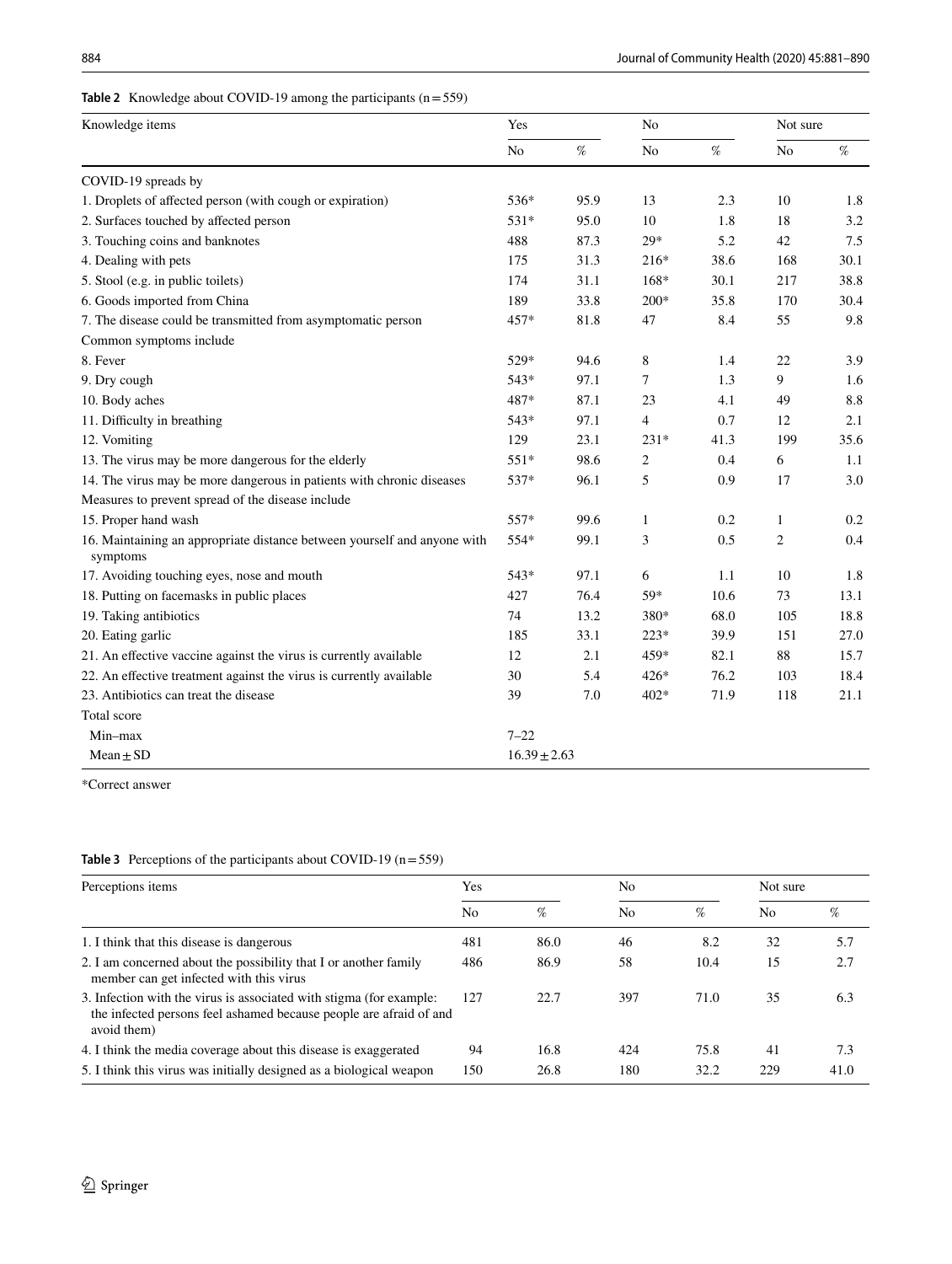get infected with the virus. More than two ffths (22.7%) believed that infection with the virus is associated with stigma, and 16.8% thought that the media coverage about this disease is exaggerated. More than a quarter (26.8%) thought that this virus was initially designed as a biological weapon (Table [3](#page-3-1)).

The attitude of the participants towards the preventive measures to limit the spread of COVID-19 and their responses are presented in Table [4.](#page-5-0) Generally speaking, the majority of the participants had a positive attitude towards diferent items of the inquired preventive measures.

The relation between socio-demographic characteristics and knowledge about COVID-19 is demonstrated in Table [5.](#page-6-0) Almost similar knowledge mean scores were observed for male and female participants (16.27 $\pm$ 2.63 and 16.46 $\pm$ 2.62 respectively) with no statistically signifcant diference. On the other hand, there were statistically signifcant differences between knowledge mean scores of diferent age groups ( $p < 0.001$ ), where significantly lower knowledge mean scores were obtained for participants aged 50 to less than 60 and those  $\geq$  60 years (14.88  $\pm$  2.45 and 15.26  $\pm$  3.05 respectively) compared to the younger age groups. Also, the urban areas residents had a signifcantly higher mean score among  $(16.66 \pm 2.53)$  compared to rural areas residents  $(15.35 \pm 2.74)$ ; (p < 0.001). The knowledge mean scores were signifcantly related to the level of education as well as to the monthly income  $(p < 0.001)$ . Participants with university or higher education had signifcantly higher knowledge mean scores compared to those with lower levels of education. Similarly, participants with monthly incomes of less than 5000 Egyptian pounds had signifcantly lower knowledge mean scores compared to participants with higher incomes.

## **Discussion**

COVID-19 disease was frst identifed during the outbreak of severe acute respiratory syndrome in Wuhan, China, in December 2019 [[11\]](#page-8-10). On the 11th of March 2020, the World Health Organization (WHO) characterized the disease as the frst pandemic caused by a coronavirus [[12\]](#page-8-11). The disease had spread in more than 200 countries with a mortality rate of about 5.7% [[13\]](#page-8-12).

Egypt is one of the biggest countries in the Arab region, Africa and the Middle East. With more than 100 million citizens, Egypt is among the most populous countries in Africa [\[14\]](#page-8-13). This high number of citizens could be associated with a great risk of spread and mortality, especially among old persons and those with chronic diseases. Global eforts have been exerted to prevent the spreading of the virus. These efforts include political efforts by the governments, together with personal attitude and behaviors, which depend on the awareness of the general public about the disease. Here we present the results of a survey about the knowledge perceptions, and attitudes of the Egyptian public towards the COVD-19 disease.

## **Knowledge About the Spread, Prevention and Treatment of the Disease**

In general, participants in our survey had good general knowledge about the disease, its methods of spread, and prevention. According to the information provided by the WHO and the Egyptian Ministry of Health (MOH) to the public, we divided the symptoms of the disease into common and less common ones, and asked participants about these symptoms, which denoted a good level of knowledge about this point.

Novel channels including, social media platforms, and the internet represented the most important sources of information, at the expense of more traditional media platforms; namely: newspapers. Facebook is the main social media platform in Egypt, and users of this platform increased from 33 million users in 2016 to more than 40 million in 2019 [[15,](#page-8-14) [16](#page-9-0)]. Interestingly, about 75% of our participants were in the age groups between 18 and 40 years, which represent more than 75% of Facebook users in Egypt [[15,](#page-8-14) [16\]](#page-9-0). MOH started using diferent means of communication, including television and street ads, as well as mobile messages, to educate the public about the disease. Recently, MOH also started using sponsored ads on Facebook, which denotes awareness of policymakers about the importance of this platform.

Although these platforms provide an easy and accessible ways of getting information, they can also be a source of misinformation. Fake news on Facebook about potential drugs, including hydroxychloroquine that may be used to treat COVID-19 motivated a lot of people to buy these drugs without medical supervision, causing shortage of these drugs for patients who are in real need for them [\[17](#page-9-1)]. Caution about the use of these platforms must be present, to avoid the spread of fabricated data and rumors.

In our participants, the mean knowledge score was signifcantly lower among older participants, those living in rural areas, with lower educational and monthly income levels. These results are similar to the results of a Chinese study, in which participants with high socioeconomic status were knowledgeable, and followed appropriate practices to prevent the spread of COVID-19 [\[8](#page-8-7)]. Our results are important since they may denote that more efforts should be exerted to deliver the message to these categories, which may have technical and/or financial difficulties getting access to the novel communication platforms.

#### **Perceptions About the Disease**

When we asked our participants about their perceptions regarding infection with the virus, most participants believed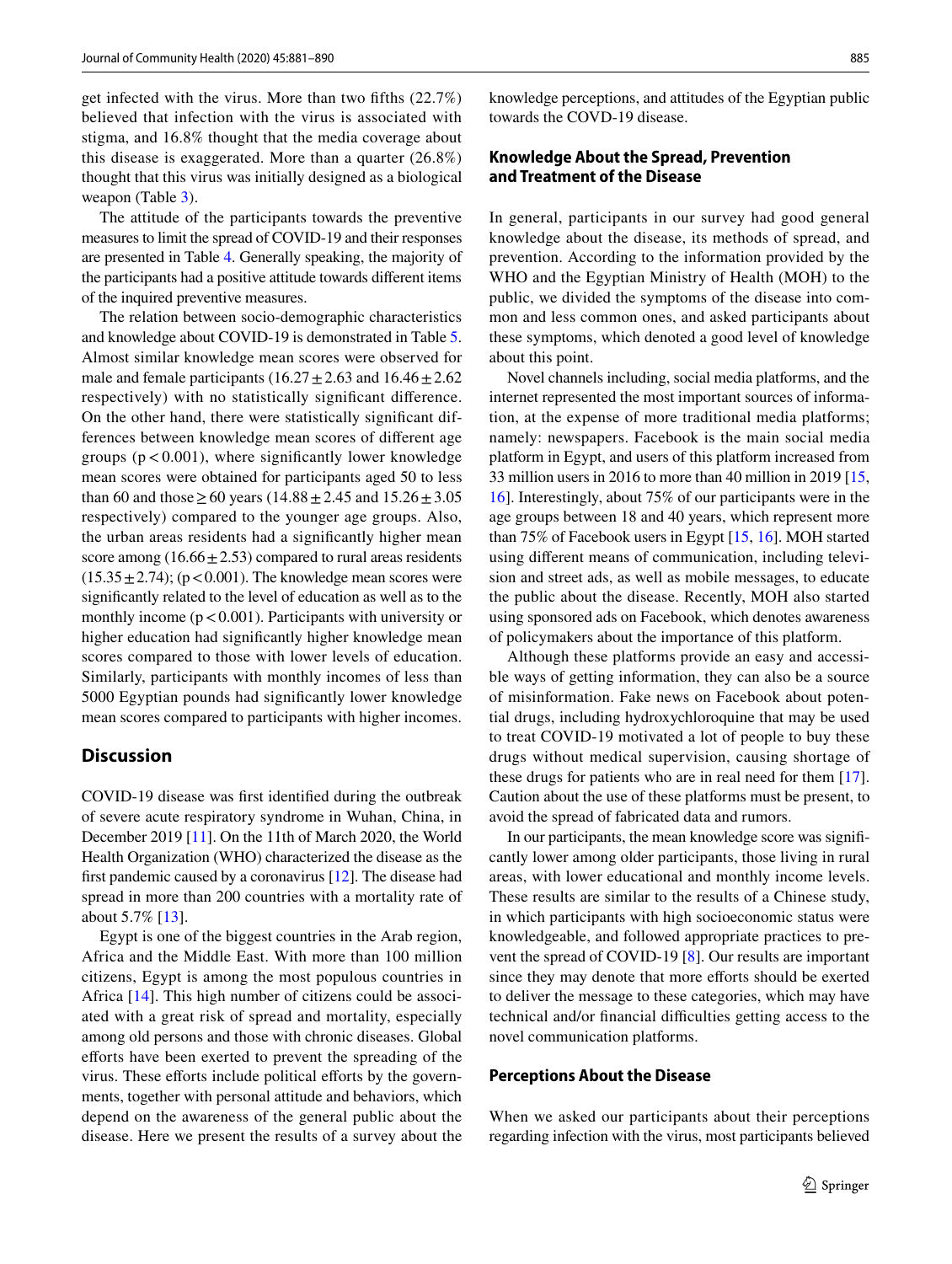| Attitude items                                                                                                                                                                                      | Strongly<br>agree |                             | Agree          |      | Not sure                                   |                     | Do not<br>agree              |                     | Strongly<br>do not<br>agree |               |
|-----------------------------------------------------------------------------------------------------------------------------------------------------------------------------------------------------|-------------------|-----------------------------|----------------|------|--------------------------------------------|---------------------|------------------------------|---------------------|-----------------------------|---------------|
|                                                                                                                                                                                                     | $\frac{1}{2}$     | $\mathcal{S}_{\mathcal{C}}$ | $\tilde{z}$    | P,   | $\mathcal{S}_{\mathcal{C}}$<br>$\tilde{z}$ |                     | $\mathscr{C}$<br>$\tilde{z}$ |                     | $\tilde{z}$                 | $\mathscr{C}$ |
| 1. When I meet my friends and colleagues, I will always greet them with a handshake                                                                                                                 | 59                | 10.6                        | 86             | 15.4 | $\circ$                                    | $\Xi$               | $\Xi$                        | 19.9                | 297                         | 53.1          |
| 2. When I meet my friends and colleagues, I will always greet them with a hug                                                                                                                       | 29                | 5.2                         | 37             | 6.6  | 15                                         | 2.7                 | 104                          | 18.6                | 374                         | 66.9          |
| 3. I wash my hands regularly and for enough period of time                                                                                                                                          | 397               | 71.0                        | 79             | 14.1 | 23                                         | $\frac{1}{4}$       | 23                           | $\frac{1}{4}$       | 37                          | 6.6           |
| 4. I usually put a facemask to protect myself from the risk of infection                                                                                                                            | 83                | 14.8                        | 121            | 21.6 | $\frac{4}{6}$                              | 8.2                 | 155                          | 27.7                | 154                         | 27.5          |
| 5. If I find that I contacted a person infected with the virus, I will inform the health authorities                                                                                                | 352               | 63.0                        | 85             | 15.2 | 47                                         | 8.4                 | 51                           | 5.5                 | $\overline{4}$              | 7.9           |
| 6. If I have any of the symptoms associated with the disease, I will inform the health authorities                                                                                                  | 352               | 63.0                        | $\overline{6}$ | 16.8 | 39                                         | 7.0                 | 28                           | 5.0                 | $\frac{4}{6}$               | 8.2           |
| 7. If I find that I contacted a person infected with the virus, I agree to be isolated at home for a certain period of time until it is proven<br>that I am free from the disease                   | 410               | 73.3                        | 75             | 13.4 | $\overline{2}$                             | $\overline{2.1}$    | 14                           | 2.5                 | 48                          |               |
| 8. If I found that I contacted a person infected with the virus, I agree to be isolated at an isolation hospital for a certain period of time<br>until it is proven that I am free from the disease | 335               | 59.9                        | $\infty$       | 16.1 | $\frac{1}{2}$                              | 7.2                 | 26                           | 4.7                 | 68                          | 12.2          |
| 9. If I am asked to be isolated for a certain period of time, I think my salary will continued during this period                                                                                   | 210               | 37.6                        | 103            | 18.4 | $\frac{6}{2}$                              | 17.2                | 52                           | 9.3                 | 98                          | 17.5          |
| 10. If I am asked to be isolated for a certain period of time, my salary should be continued during this period                                                                                     | 383               | 68.5                        | 85             | 15.2 | 45                                         | $\overline{\infty}$ |                              | 2.0                 | 35                          | 63            |
| 11. If there is an available lab test for detection of the virus, I am willing to do it                                                                                                             | 351               | 62.8                        | 104            | 18.6 | 45                                         | $\overline{\infty}$ | 27                           | 4.8                 | 32                          | 5.7           |
| 12. If there is an available vaccine for the virus, I am willing to get it                                                                                                                          | 408               | 73.0                        | 87             | 15.6 | $\overline{\mathcal{L}}$                   | 4.3                 |                              | 2.0                 | $\mathcal{L}^{\mathcal{O}}$ | 5.2           |
| my country<br>13. I usually follow the updates about the spread of the virus in                                                                                                                     | 392               | 70.1                        | 84             | 15.0 | 23                                         | $\overline{4}$      | $\overline{c}$               | 5.2                 | ಸ                           | 5.5           |
| 14. I usually follow the updates about the spread of the virus worldwide                                                                                                                            | 330               | 59.0                        | 122            | 21.8 | ಸ                                          | 5.5                 | 45                           | $\overline{\infty}$ | ಸ                           | 5.5           |
| 15. If a lecture about the virus is organized near me, I will attend it                                                                                                                             | 118               | 21.1                        | 105            | 18.8 | 79                                         | $\frac{1}{4}$       | 84                           | 5.0                 | 173                         | 30.9          |
| 16. If flyers or brochures that include information about the disease are distributed, I will read them and follow the instructions men-<br>tioned in them                                          | 341               | 61.0                        | 121            | 21.6 | 33                                         | 5.9                 | $\overline{15}$              | 2.7                 | $\frac{1}{2}$               | 8.8           |
| 17. If protective measures and equipment are available at an affordable price, I will buy them                                                                                                      | 420               | 75.1                        | 80 14.3        |      | $\Xi$                                      | 2.0                 | $\overline{4}$               | 2.5                 | 34                          | ತ             |

<span id="page-5-0"></span>Table 4 Attitude of the participants towards the preventive measures to limit the spread of COVID-19 (n=559) **Table 4** Attitude of the participants towards the preventive measures to limit the spread of COVID-19 (n=559)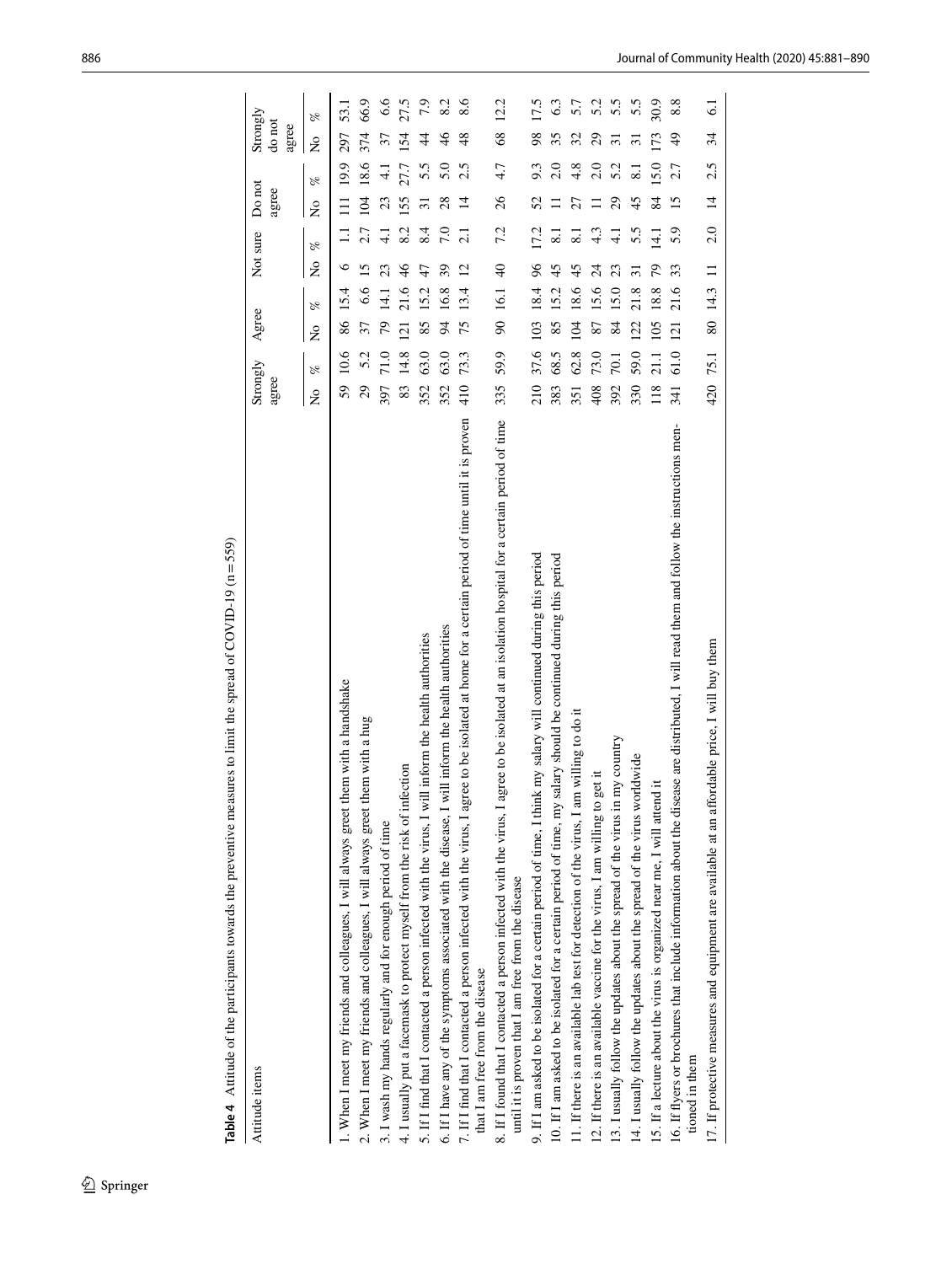|                                                         |                         | Table 5 Relation between socio-demographic characteristics of the participants and their knowledge scores about COVID-19 ( $n = 559$ )      |                    |                                                               |
|---------------------------------------------------------|-------------------------|---------------------------------------------------------------------------------------------------------------------------------------------|--------------------|---------------------------------------------------------------|
| Socio-demographic characteristics                       | $\text{Cate}$ gory $^*$ | Knowledge score                                                                                                                             |                    | Test of sig. (p)                                              |
|                                                         |                         | Min-max                                                                                                                                     | $Mean \pm SD$      |                                                               |
| Sex                                                     |                         |                                                                                                                                             |                    | $t = 0.793(0.428)$                                            |
| Male                                                    |                         | $7 - 22$                                                                                                                                    | $16.27 \pm 2.63$   |                                                               |
| Female                                                  |                         | $8 - 22$                                                                                                                                    | $16.46 \pm 2.62$   |                                                               |
| Age (years)                                             |                         |                                                                                                                                             |                    | $F = 6.330 (-0.001)^*$                                        |
| $18 - 30$                                               | a                       | $7 - 22$                                                                                                                                    | $(16.68 \pm 2.69)$ | $a \text{ vsd}; < 0.001$ *, $a \text{ vs}$ e; 0.012*          |
| $30 - 40$                                               | م                       | $10 - 22$                                                                                                                                   | $(16.57 \pm 2.51)$ | bvsd; < $0.001$ *, bvse; $0.024$ *,<br>$c$ vsd=0.003*         |
| $40 - 50$                                               | $\circ$                 | $10 - 20$                                                                                                                                   | $(16.32 \pm 2.15)$ |                                                               |
| $50 - 60$                                               | ರ                       | $10 - 20$                                                                                                                                   | $(14.88 \pm 2.45)$ |                                                               |
| $\leq 60$                                               | Φ                       | $9 - 21$                                                                                                                                    | $(15.26 \pm 3.05)$ |                                                               |
| Area of residence                                       |                         |                                                                                                                                             |                    | $t = 4.859 \approx 0.001$ <sup>*</sup>                        |
| Urban                                                   |                         | $10 - 22$                                                                                                                                   | $16.66 \pm 2.53$   |                                                               |
| Rural                                                   |                         | $7 - 21$                                                                                                                                    | $15.35 \pm 2.74$   |                                                               |
| Highest level of education                              |                         |                                                                                                                                             |                    | $F = 22.948$ (< 0.001)*                                       |
| <b>Illiterate</b>                                       | a                       | $8 - 16$                                                                                                                                    | $(12.47 \pm 2.53)$ | $a$ vsc; < 0.001*, $a$ vsd; < 0.001*,                         |
| Primary school                                          | م                       | $10 - 18$                                                                                                                                   | $(14.25 \pm 2.49)$ | $a$ vse; < 0.001*, bvsd; < 0.001*,                            |
| Preparatory/high school                                 | ပ                       | $7 - 21$                                                                                                                                    | $(15.43 \pm 2.57)$ | byse; < $0.001$ *, cysd < $0.001$ *, cysd < $0.001$ *,        |
| University                                              | ರ                       | $10 - 22$                                                                                                                                   | $(16.87 \pm 2.41)$ |                                                               |
| Higher studies                                          |                         | $10 - 22$                                                                                                                                   | $(17.19 \pm 2.33)$ |                                                               |
| Monthly income (LE)                                     |                         |                                                                                                                                             |                    | $F = 6.999 \, (< 0.001)^*$                                    |
| $<\!2000$                                               | ದ                       | $10 - 21$                                                                                                                                   | $(15.11 \pm 2.57)$ | a vsc; 0.011*, a vsd; 0.002*, a                               |
| $2000 - 5000$                                           | ٩                       | $7 - 22$                                                                                                                                    | $(16.0 \pm 2.75)$  | vse; <0.001*, bvsc; 0.031*, bvsd;<br>$0.005*$ , byse < 0.001* |
| $5000 - 8000$                                           | $\circ$                 | $10 - 22$                                                                                                                                   | $(16.7 \pm 2.38)$  |                                                               |
| $8000 - 10,000$                                         | ರ                       | $10 - 21$                                                                                                                                   | $(17.2 \pm 2.28)$  |                                                               |
| $\geq 10,000$                                           |                         | $11 - 22$                                                                                                                                   | $(17.24 \pm 2.42)$ |                                                               |
| t Student's t test, F analysis of variance (ANOVA) test |                         |                                                                                                                                             |                    |                                                               |
| *Statistically significant at $p < 0.05$                |                         |                                                                                                                                             |                    |                                                               |
|                                                         |                         | #Categories of variables with significant ANOVA results. Multiple comparisons between each 2 categories are done by post hoc analysis (LSD) |                    |                                                               |

<span id="page-6-0"></span> $\underline{\textcircled{\tiny 2}}$  Springer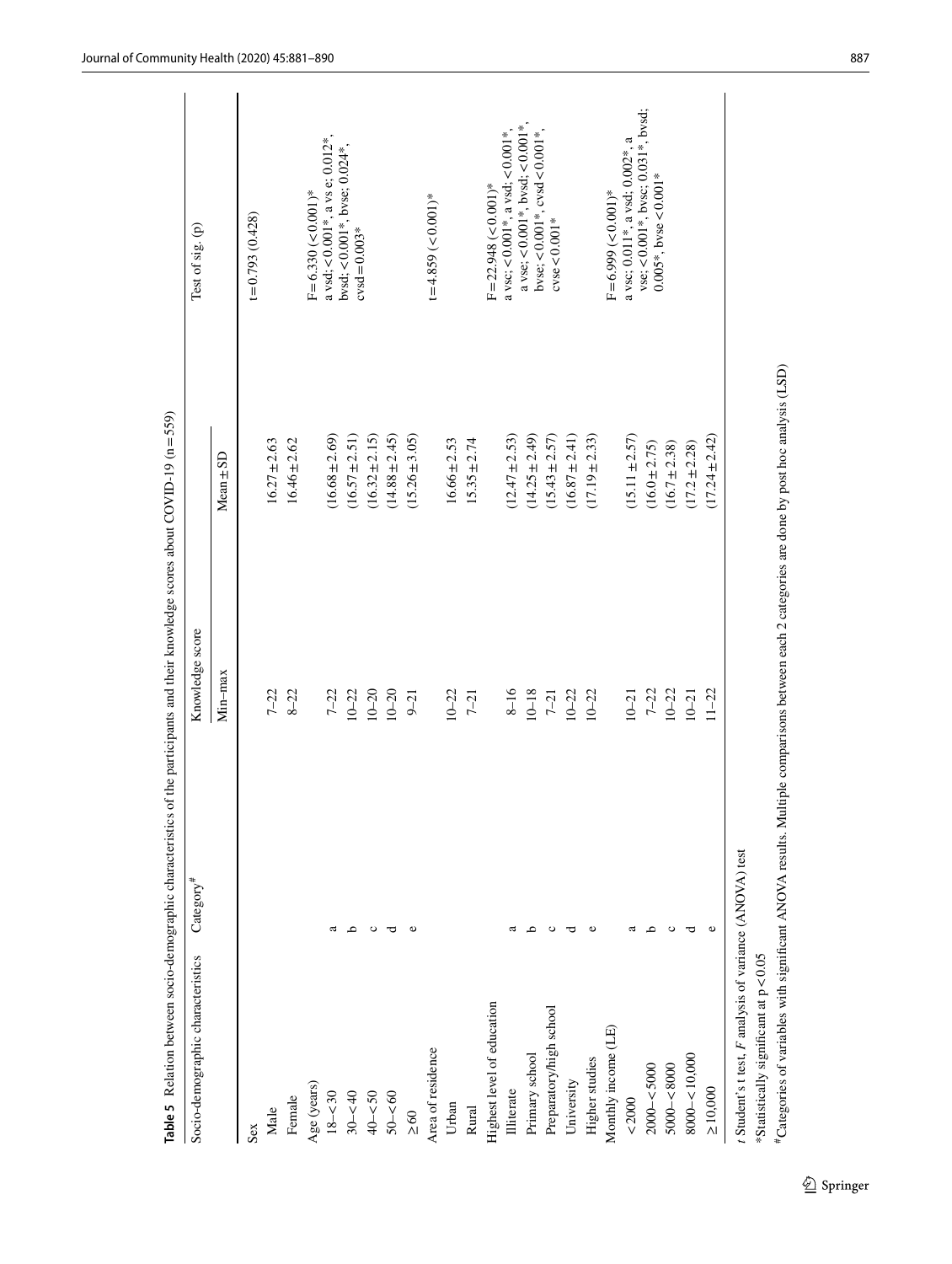that it represents a life-threatening danger, and were concerned about the potential risk of infection of any member of their families. Twenty-seven percent of our participants had chronic diseases, and a great majority of participants believed that the disease is more dangerous for the elderly, and those with chronic diseases. This has been proven from multiple studies published about the disease in China [\[18,](#page-9-2) [19](#page-9-3)]. Again this refects the efectiveness of the message provided by the diferent media platforms, which was confrmed by the negative assumptions that that media is exaggerating the risk (16.8% only thought that media outlets exaggerate the danger of the disease).

A little over a quarter of participants thought that the virus started as a biological weapon. This limited number is interesting since it also refects the growing awareness of the public. A rumor about research that claims that the SARS-CoV-2 was created in laboratories has spread through social media in Egypt. The research, actually a preprint, was later withdrawn by authors over peers' criticism [\[20](#page-9-4)]. An article published in Nature Medicine concluded that the virus is not purposefully manipulated or created in laboratories [\[21](#page-9-5)]. Again, this sheds light on the cons of using social media platforms as a communication tool.

About 23% of participants thought the infection of the virus is associated with stigma. Although the number is limited, we think that it has signifcance, since it may lead to underreporting of cases, which may cause rapid spread of the disease. The most common example of patient stigma in Egypt, even among healthcare groups, is the one associated with infection with HIV. A cross-sectional survey conducted at one of the Egyptian university hospitals showed that healthcare workers had high levels of stigma towards people living with HIV, and called for stigma reduction programs in Egyptian hospitals [[22\]](#page-9-6). We believe that the social stigma associated with COVID-19 is much diferent from that of HIV, since the latter involves negative beliefs, feelings and attitudes towards those infected with the virus. On the contrary, the stigma of COVID-19 does not involve these negative feelings towards patients. Stigma towards COVID-19 is due to the fear of its mortality and high communicability, thus can be resolved through proper education and transparency of healthcare policies.

## **Attitudes Towards the Preventive Measures of COVID‑19**

In our study, participants showed a positive general attitude towards measures that can be followed to prevent the transmission of the disease. They believed in the value of hand washing and limited personal contact. While about threequarters of participants believed that putting a face mask can protect from infection, only about 35% were willing to do this. Almost all participants in a Chinese study used to put face masks when they go out during the current pandemic [[8\]](#page-8-7). Recently, the CDC recommended putting cloth face coverings for the public, especially in areas where there is signifcant community-based transmission [[23](#page-9-7)]. On the other hand, WHO recommends using face masks only if a person has respiratory symptoms or caring for another person with symptoms [\[24\]](#page-9-8). There is no consensus about the rationale of use of face masks in public places to prevent the spread of COVID-19 [[25\]](#page-9-9). It is recommended that guidelines about this issue be developed by governments and local public health agencies to control the unnecessary use of surgical masks, which are consumed rapidly during the current pandemic time.

About three-quarters of participants were willing to be isolated at home, and a lower proportion (59.9%) was willing to stay in the hospital if they contacted a case infected with the virus. In order to minimize the crowd and slow the spread, the government of Egypt enforced a nighttime curfew for 2 weeks starting from the last week of March 2020. The decision included the closure of all restaurants and cafes for the same period of time  $[26]$ . Water pipe smoking is growing in Egypt [\[27\]](#page-9-11), and among our participants, about 5% used to smoke water pipes, which may be a source of transmission of COVID-19 through the sharing of mouth pieces and hoses [\[28](#page-9-12)]. Accordingly, the decision of the government may help prevent this source of transmission of infection.

While the health burden of COVID-19 is important, the economic burden should not be overlooked. We recognized a diference between the number of participants who thought that their salary will be continued if they are isolated (37.6%), and those who believed it should be continued (68.5%). We think that this diference has signifcance since it refects the fnancial fears of participants, which could also be refected in the form of underreporting of cases. These concerns should be addressed with openness and transparency. The Egyptian president announced that 100 billion Egyptian pounds (\$6.38 billion) had been allocated to fght the corona virus [[29\]](#page-9-13). We think that a part of this fund should be directed to support the most afected groups from the economic sequel of the disease.

The majority of our participants was willing to get tested to detect the virus, and was willing to get the vaccine once it is available. We think that some degree of governmental control should be present over the distribution of any approved vaccine or treatment, which should provide priority for the vulnerable groups.

The development of vaccine and treatment for COVID-19 raises many ethical questions. At the top of these questions come two basic questions: Who will get access to the vaccine and/or treatment? And how much will governments and individuals have to pay for them? The avian infuenza case of Indonesia, where the country supplied the samples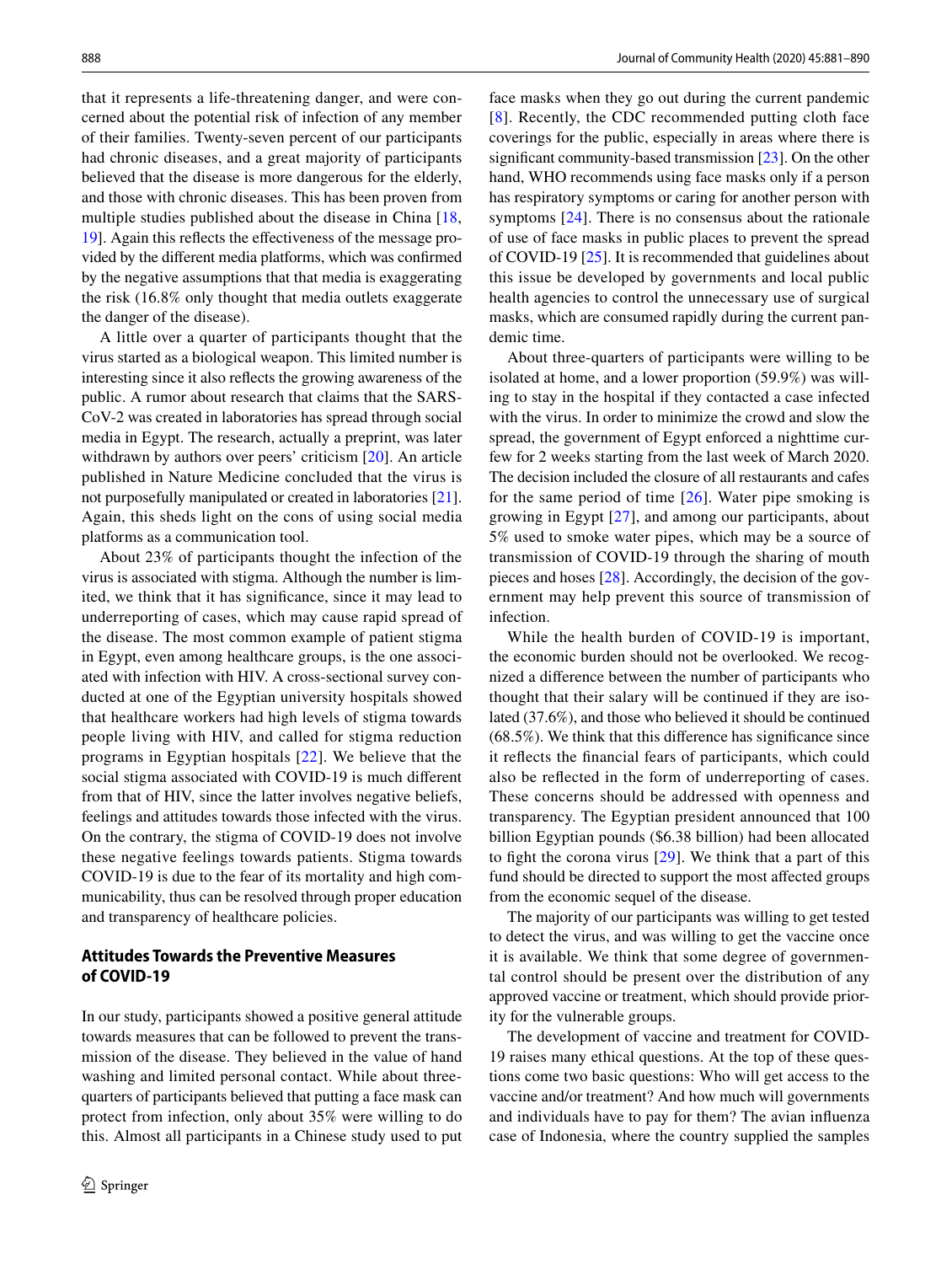but didn't have free access to the developed vaccine, clearly demonstrated this problem, and showed the imbalance between developed and developing countries in this aspect [\[30](#page-9-14)]. Interestingly, the Egyptian government had a very successful model for drug delivery during 100 Million Healthy Lives program to eliminate hepatitis C in Egypt [[31\]](#page-9-15). First, Egyptian companies got permission to formulate several generic direct-acting antivirals against hepatitis C at a very afordable price through an exemption under the World Trade Organization Agreement on Trade-Related Aspects of Intellectual Property Rights [[32\]](#page-9-16). Second, the successful treatment program was under the umbrella of the government, which controlled the process of treatment and distribution of the drugs [\[31](#page-9-15)]. Finally, the program also included screening for diabetes, hypertension, as well as obesity. So, the Egyptian government now has a database of vulnerable groups among about 50 million adult Egyptian [\[31,](#page-9-15) [32\]](#page-9-16). This database can be very useful if a new vaccine or treatment is approved for COVID-19.

## **Conclusions and Recommendations**

In general, Egyptians participating in our survey had good knowledge about COVID-19, and a positive attitude towards using protective measures, which is important to limit the spread of the disease. This knowledge is mainly acquired through social media platforms and the internet, which has pros and cons. However, knowledge was lower among older, rural, less educated, and lower income groups. This may necessitate more efforts or using different tools to communicate with these groups. Although the government has taken major steps to limit the spread of the disease, more efort is needed to support the most afected groups from the economic sequel of the disease. If a vaccine or a treatment is approved for the disease, we recommend that it should be available for developing countries for affordable prices and government control over the use of the vaccine and/or treatment to preserve the rights of the vulnerable and needy groups.

#### **Limitations of the Study**

The distribution of the survey through the internet allowed only those who can read and have internet access to participate. This represents a major limitation of this study.

**Funding** This research did not receive any specifc grant from funding agencies in the public, commercial, or not-for-proft sectors.

#### **Compliance with Ethical Standards**

**Conflict of interest** The authors declare that they have no confict of interest.

## **References**

- <span id="page-8-0"></span>1. Shigemura, J., Ursano, R. J., Morganstein, J. C., et al. (2020). Public responses to the novel 2019 coronavirus (2019-nCoV) in Japan: Mental health consequences and target populations. *Psychiatry and Clinical Neurosciences*. [https://doi.org/10.1111/](https://doi.org/10.1111/pcn.12988) [pcn.12988](https://doi.org/10.1111/pcn.12988).
- <span id="page-8-1"></span>2. Li, Y. C., Bai, W. Z., & Hashikawa, T. (2020). The neuroinvasive potential of SARS-CoV2 may play a role in the respiratory failure of COVID-19 patients. *Journal of Medical Virology*. [https://doi.](https://doi.org/10.1002/jmv.25728) [org/10.1002/jmv.25728](https://doi.org/10.1002/jmv.25728).
- <span id="page-8-2"></span>3. Cascella, M., Rajnik, M., Cuomo, A., et al. (2020). *Features, Evaluation and Treatment Coronavirus (COVID-19), in StatPearls*. Treasure Island, FL: StatPearls Publishing LLC.
- <span id="page-8-3"></span>4. Huang, C., Wang, Y., Li, X., et al. (2020). Clinical features of patients infected with 2019 novel coronavirus in Wuhan China. *The Lancet, 395*(10223), 497–506.
- <span id="page-8-4"></span>5. Guo, Y. R., Cao, Q. D., Hong, Z. S., et al. (2020). The origin, transmission and clinical therapies on coronavirus disease 2019 (COVID-19) outbreak - an update on the status. *Military Medical Research, 7*(1), 11.
- <span id="page-8-5"></span>6. Li, J. Y., You, Z., Wang, Q., et al. (2020). The epidemic of 2019-novel-coronavirus (2019-nCoV) pneumonia and insights for emerging infectious diseases in the future. *Microbes and Infection, 22*(2), 80–85.
- <span id="page-8-6"></span>7. Egypitan PM: Egypt's coronavirus fgures still within range. Retrieved April 17, 2020 4, 2020, from [https://www.egypttoday](https://www.egypttoday.com/Article/2/83291/PM-Egypt%E2%80%99s-coronavirus-figures-still-within-range) [.com/Article/2/83291/PM-Egypt%E2%80%99s-coronavirus-fgur](https://www.egypttoday.com/Article/2/83291/PM-Egypt%E2%80%99s-coronavirus-figures-still-within-range) [es-still-within-range.](https://www.egypttoday.com/Article/2/83291/PM-Egypt%E2%80%99s-coronavirus-figures-still-within-range)
- <span id="page-8-7"></span>8. Zhong, B. L., Luo, W., Li, H. M., et al. (2020). Knowledge, attitudes, and practices towards COVID-19 among Chinese residents during the rapid rise period of the COVID-19 outbreak: A quick online cross-sectional survey. *International Journal of Biological Sciences, 16*(10), 1745–1752.
- <span id="page-8-8"></span>9. Hung, L. S. (2003). The SARS epidemic in Hong Kong: What lessons have we learned? *Journal of the Royal Society of Medicine, 96*(8), 374–378.
- <span id="page-8-9"></span>10. Lemeshow, S., Hosmer, D. W., Klar, J., et al. (1990). World Health Organization. Adequacy of sample size in health studies. Chichester: Wiley. Retrieved April 4, 2020, from [https://apps.who.int/](https://apps.who.int/iris/handle/10665/41607) [iris/handle/10665/41607](https://apps.who.int/iris/handle/10665/41607).
- <span id="page-8-10"></span>11. The World Heath Organization Q&A on coronaviruses (COVID-19) (2020). Retrieved April 4, 2020, from [https://www.who.int/](https://www.who.int/news-room/q-a-detail/q-a-coronaviruses) [news-room/q-a-detail/q-a-coronaviruses.](https://www.who.int/news-room/q-a-detail/q-a-coronaviruses)
- <span id="page-8-11"></span>12. WHO Director-General's opening remarks at the media briefng on COVID-19 11 March 2020. Retrieved April 4, 2020, from [https](https://www.who.int/dg/speeches/detail/who-director-general-s-opening-remarks-at-the-media-briefing-on-covid-19-11-march-2020) [://www.who.int/dg/speeches/detail/who-director-general-s-openi](https://www.who.int/dg/speeches/detail/who-director-general-s-opening-remarks-at-the-media-briefing-on-covid-19-11-march-2020) [ng-remarks-at-the-media-briefing-on-covid-19-11-march-2020\)](https://www.who.int/dg/speeches/detail/who-director-general-s-opening-remarks-at-the-media-briefing-on-covid-19-11-march-2020).
- <span id="page-8-12"></span>13. Baud, D., Qi, X., Nielsen-Saines, K., et al. (2020). Real estimates of mortality following COVID-19 infection. *The Lancet Infectious Diseases*. [https://doi.org/10.1016/S1473-3099\(20\)30195-X.](https://doi.org/10.1016/S1473-3099(20)30195-X)
- <span id="page-8-13"></span>14. The Central Agency for Public Mobilization and Statistics Website (2020). Retrieved April 4, 2020, from [https://www.capmas.gov.](https://www.capmas.gov.eg/Pages/populationClock.aspx#) [eg/Pages/populationClock.aspx#](https://www.capmas.gov.eg/Pages/populationClock.aspx#)
- <span id="page-8-14"></span>15. Abdelhafz, A. S., Fouda, M. A., El-Jaafary, S. I., et al. (2017). Targeting future customers: An introductory biobanking course for undergraduate students of life sciences. *Biopreservation*